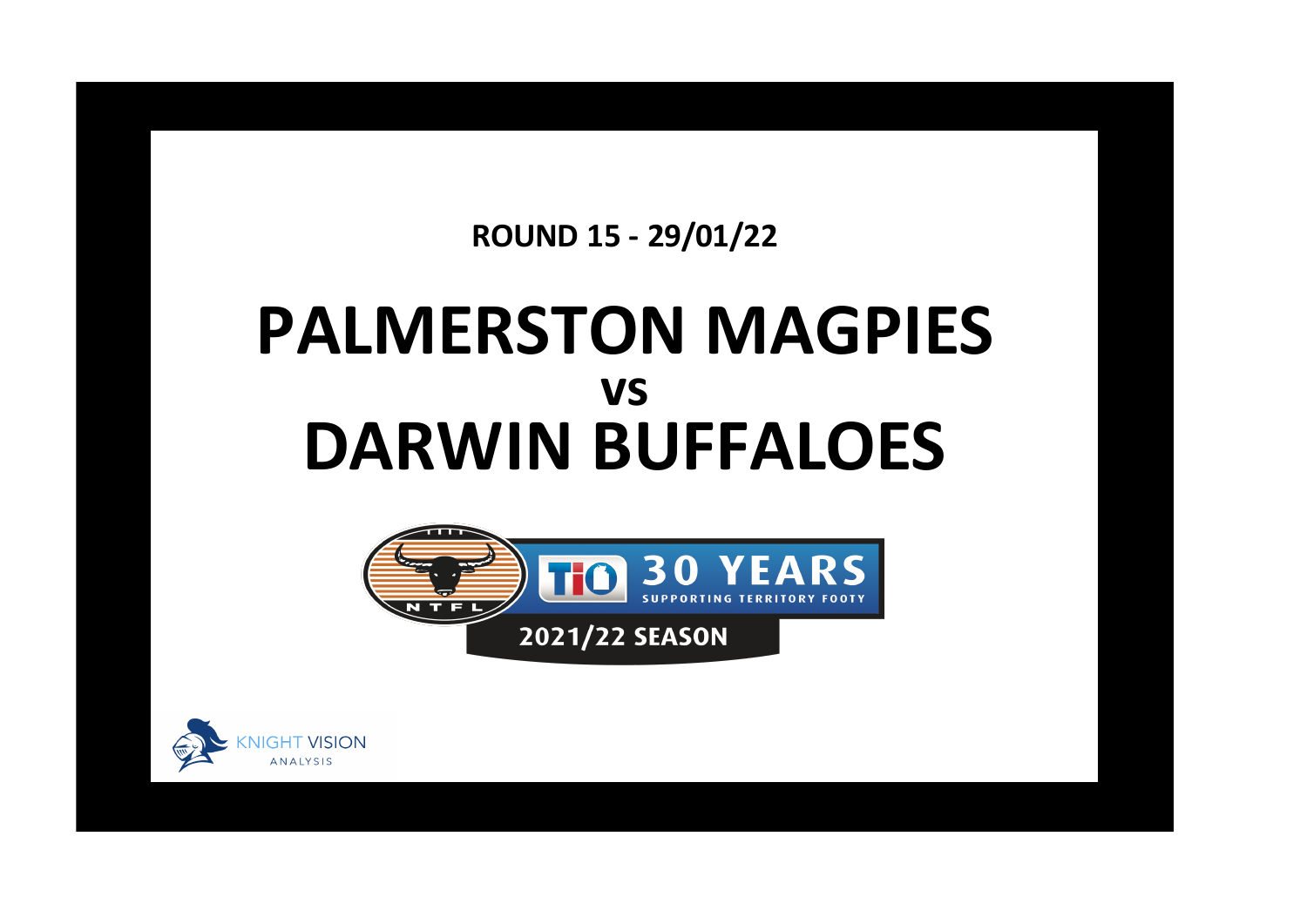|                |                | <b>Palmerston Magpies</b> |             |                |                          |      | <b>Darwin Buffaloes</b> |                |                          |                         |              | <b>Differential</b> |                |                |              |
|----------------|----------------|---------------------------|-------------|----------------|--------------------------|------|-------------------------|----------------|--------------------------|-------------------------|--------------|---------------------|----------------|----------------|--------------|
| Q1             | Q <sub>2</sub> | Q <sub>3</sub>            | Q4          | <b>TOTAL</b>   |                          | Q1   | Q <sub>2</sub>          | Q <sub>3</sub> | Q <sub>4</sub>           | <b>TOTAL</b>            | Q1           | Q <sub>2</sub>      | Q <sub>3</sub> | Q <sub>4</sub> | <b>TOTAL</b> |
| 45             | 33             | 51                        | 39          | 168            | <b>Kicks</b>             | 54   | 51                      | 46             | 50                       | 201                     | $-9$         | $-18$               | $+5$           | $-11$          | $-33$        |
| 19             | 14             | 25                        | 18          | 76             | <b>Handballs</b>         | 34   | 19                      | 23             | 19                       | 95                      | $-15$        | $-5$                | $+2$           | $-1$           | $-19$        |
| 64             | 47             | 76                        | 57          | 244            | <b>Disposals</b>         | 88   | 70                      | 69             | 69                       | 296                     | $-24$        | $-23$               | $+7$           | $-12$          | $-52$        |
| 2.37           | 2.36           | 2.04                      | 2.17        | 2.21           | <b>K:H Ratio</b>         | 1.59 | 2.68                    | 2.00           | 2.63                     | 2.12                    | $+0.78$      | $-0.33$             | $+0.04$        | $-0.46$        | $+0.09$      |
| 60%            | 52%            | 57%                       | 46%         | 54%            | Kick Eff. %              | 54%  | 53%                     | 57%            | 52%                      | 54%                     | $+6%$        | $-1%$               | $+0%$          | $-6%$          | $+0%$        |
| 74%            | 43%            | 76%                       | 78%         | 70%            | <b>Handball Eff. %</b>   | 88%  | 74%                     | 65%            | 84%                      | 79%                     | $-15%$       | $-31%$              | $+11%$         | $-6%$          | $-9%$        |
| 6              | 6              | 11                        | 7           | 30             | <b>Clangers</b>          | 9    | 4                       | 11             | 6                        | 30                      | $-3$         | $+2$                | $\mathbf{0}$   | $+1$           | $\mathbf 0$  |
| 32             | 24             | 41                        | 32          | 129            | <b>Cont. Poss</b>        | 38   | 31                      | 32             | 26                       | 127                     | $-6$         | $-7$                | $+9$           | $+6$           | $+2$         |
| 31             | 19             | 34                        | 25          | 109            | <b>Unc. Poss</b>         | 50   | 36                      | 35             | 37                       | 158                     | $-19$        | $-17$               | $-1$           | $-12$          | $-49$        |
| 16             | 7              | 12                        | 9           | 44             | <b>Marks</b>             | 16   | 17                      | 15             | 13                       | 61                      | $\mathbf{0}$ | $-10$               | $-3$           | $-4$           | $-17$        |
| 13             | 4              | 9                         | 8           | 34             | <b>Unc. Marks</b>        | 13   | 16                      | 12             | 13                       | 54                      | $\Omega$     | $-12$               | $-3$           | $-5$           | $-20$        |
| 3              | 3              | 3                         | 1           | 10             | <b>Cont. Marks</b>       | 3    | 1                       | 3              | 0                        | $\overline{\mathbf{z}}$ | $\Omega$     | $+2$                | $\Omega$       | $+1$           | $+3$         |
| $\overline{2}$ | $\overline{2}$ | 5                         | 3           | 12             | Int. Marks               | 3    | 1                       | 5              | 5                        | 14                      | $-1$         | $+1$                | $\bf{0}$       | $-2$           | $-2$         |
| 4              | $\mathbf{1}$   | $\overline{2}$            | $\mathbf 0$ | $\overline{7}$ | F50 Marks                | 2    | 3                       | $\overline{2}$ | 0                        | $\overline{7}$          | $+2$         | $-2$                | $\mathbf{0}$   | $\mathbf{0}$   | $\bf{0}$     |
| 10             | 6              | 17                        | 12          | 45             | <b>Handball Receives</b> | 30   | 13                      | 13             | 16                       | 72                      | $-20$        | $-7$                | $+4$           | $-4$           | $-27$        |
| 27             | 17             | 32                        | 24          | 100            | <b>Groundball Gets</b>   | 32   | 25                      | 26             | 22                       | 105                     | $-5$         | $-8$                | $+6$           | $+2$           | $-5$         |
| 6              | 5              | 3                         | 4           | 18             | <b>Hitouts</b>           | 9    | 10                      | 8              | 7                        | 34                      | $-3$         | $-5$                | $-5$           | $-3$           | $-16$        |
| 5              | 5              | 6                         | 6           | 22             | <b>Clearances</b>        | 11   | 11                      | 4              | $\overline{\phantom{a}}$ | 33                      | $-6$         | $-6$                | $+2$           | $-1$           | $-11$        |
| 6              | 9              | 10                        | 8           | 33             | <b>Tackles</b>           | 10   | 18                      | 7              | 17                       | 52                      | $-4$         | $-9$                | $+3$           | $-9$           | $-19$        |
| 10             | 7              | 4                         | 10          | 31             | <b>One Percenters</b>    | 6    | 6                       | $\mathbf{2}$   | 2                        | 16                      | $+4$         | $+1$                | $+2$           | $+8$           | $+15$        |
| 7              | 5              | $\mathbf{2}$              | 7           | 21             | <b>Spoils</b>            | 6    | 5                       | $\Omega$       | 1                        | 12                      | $+1$         | $\Omega$            | $+2$           | $+6$           | $+9$         |
| 6              | 5              | 7                         | 9           | 27             | <b>Frees For</b>         | 5    | 6                       | 5              | 5                        | 21                      | $+1$         | $-1$                | $+2$           | $+4$           | $+6$         |
| 5              | 6              | 5                         | 5           | 21             | <b>Frees Against</b>     | 6    | 5                       | $\overline{7}$ | 9                        | 27                      | $-1$         | $+1$                | $-2$           | $-4$           | $-6$         |
| 12             | $\overline{7}$ | 8                         | 9           | 36             | <b>Inside 50s</b>        | 12   | 10                      | 10             | 7                        | 39                      | $\Omega$     | $-3$                | $-2$           | $+2$           | $-3$         |
| 7              | 8              | 10                        | 3           | 28             | <b>Rebound 50s</b>       | 9    | 6                       | 4              | 7                        | 26                      | $-2$         | $+2$                | $+6$           | $-4$           | $+2$         |
| 17%            | 43%            | 50%                       | 44%         | 36%            | Score / I50 %            | 50%  | 70%                     | 40%            | 71%                      | 56%                     | $-33%$       | $-27%$              | $+10%$         | $-27%$         | $-20%$       |
| $\overline{2}$ | $\mathbf{1}$   | 4                         | 1           | 8              | <b>Goals</b>             | 5    | $\overline{2}$          | 0              | 4                        | 11                      | $-3$         | $-1$                | $+4$           | $-3$           | $-3$         |
| 0              | $\overline{2}$ | 0                         | 3           | 5              | <b>Behinds</b>           | 1    | 5                       | 4              | 1                        | 11                      | $-1$         | $-3$                | -4             | $+2$           | $-6$         |
| 12             | 8              | 24                        | 9           | 53             | <b>Score</b>             | 31   | 17                      | 4              | 25                       | 77                      | $-19$        | $-9$                | $+20$          | $-16$          | $-24$        |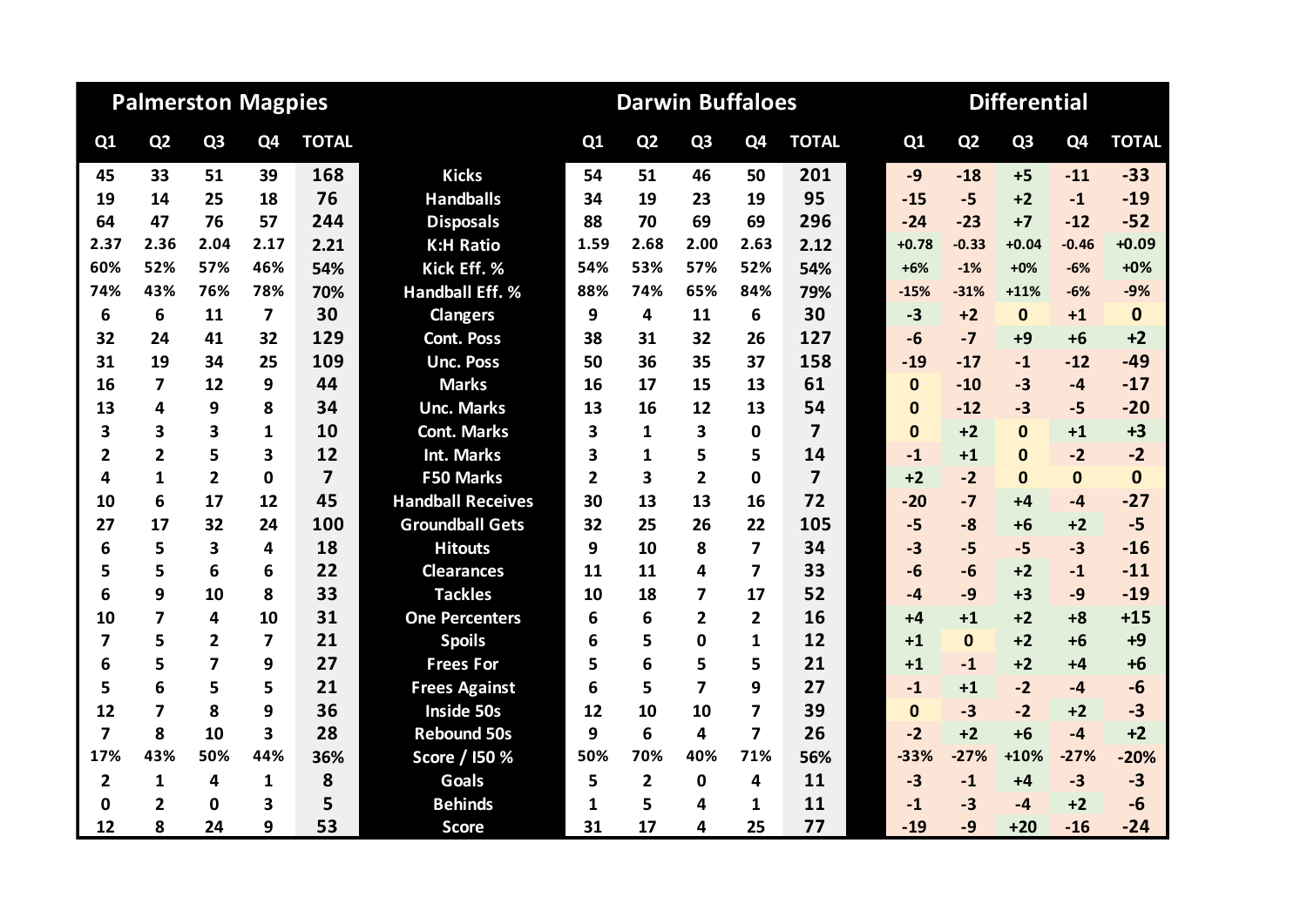| <b>Palmerston Magpies</b> |     |       |     |       |           |            |           |     |       |                |           |             |         |       |        |       |            |       |       |           |      |              |     |              |    |    |               |
|---------------------------|-----|-------|-----|-------|-----------|------------|-----------|-----|-------|----------------|-----------|-------------|---------|-------|--------|-------|------------|-------|-------|-----------|------|--------------|-----|--------------|----|----|---------------|
| <b>Player</b>             | К   |       | D   |       | KE % HE%  | <b>CLG</b> | <b>CP</b> | UP  | М     | UM             | <b>CM</b> | IM          | F50M HR |       | GBG HO |       | <b>CLR</b> |       | 1%    | <b>SP</b> | FF   | FA           | 150 | <b>R50</b>   | G  | в  | <b>SA</b>     |
| 20 E Guthrie              | 19  | 8     | 27  | 42%   | 50%       | 5          | 19        | 8   | 6     | 5              | 1         | 2           | 0       | 3     | 12     | 0     | 4          |       |       | 1         | 6    | 0            | 6   | 1            | 0  | 0  | 0             |
| 23 J Youle                | 16  | 6     | 22  | 69%   | 67%       | 1          | 7         | 15  | 3     | 3              | 0         | 1           | 0       | 6     | 6      | 0     | 3          | 1     | 1     | 1         | 2    | 2            | 1   | 0            | 1  | 0  | 2             |
| 35 L Marlin               | 16  | 4     | 20  | 56%   | 100%      | 2          | 8         | 11  | 1     | 1              | 0         | 1           | 0       | 2     | 8      | 0     |            | 0     |       | 1         | 0    | 2            | 3   | 9            | 0  | 0  | 0             |
| 29 C Pedersen             | 16  | 3     | 19  | 56%   | 100%      | 2          | 10        | 8   | 8     | 3              | 5         | 0           | 5       | 4     | 3      | 5     | 0          | 3     | 4     | 3         | 4    | 2            | 6   | 0            | 4  | 0  | 0             |
| 12 E Liddle               | 15  | 2     | 17  | 60%   | 50%       | 3          | 13        | 4   | 0     | 0              | 0         | 0           | 0       | 3     | 10     | 0     | 2          | 3     | 0     | 0         | 4    | $\Omega$     | 3   | $\mathbf{1}$ | 0  | 0  | 0             |
| 27 N Jetta                | 13  | 3     | 16  | 69%   | 33%       | 2          | 6         | 9   | 3     | $\overline{2}$ | 1         | 3           | 0       | 4     | 5      | 0     | 0          | 2     | 5     | 5         | 2    | $\mathbf{1}$ | 0   | 3            | 0  | 0  | 0             |
| 24 J Harvey               | 8   | 5     | 13  | 63%   | 80%       |            | 1         | 11  | 3     | 3              | 0         | 0           | 0       | 4     |        | 0     | 0          | 1     |       | 0         | Ω    | 3            |     | 3            | 0  | 0  | 0             |
| 02 R Warfe                | 5   | 6     | 11  | 40%   | 67%       | 2          | 4         | 7   | 2     | 2              | 0         | 0           | 0       | 3     | 4      | 0     | 0          | 3     | 2     | 1         | 1    | 0            | 0   | 0            | 0  | 0  | 0             |
| 11 W Rowbottom            | 4   |       | 11  | 50%   | 71%       | 1          | 8         | 3   | 3     | 2              | 1         | 2           | 0       | 1     | 6      | 13    | 4          | 2     |       | 1         | 1    | 3            | 2   | 0            | 0  | 0  | 1             |
| 07 T Todd                 | 9   | 1     | 10  | 56%   | 0%        | 2          | 4         | 6   | 2     | 2              | 0         | 0           | 0       | 3     | 3      | 0     | 1          | 0     | 3     | 2         | 2    | 2            | 0   | 5            | 0  | 0  | 0             |
| 08 L Flanagan             | 7   |       | 10  | 29%   | 100%      |            | 8         |     | 2     | 1              | 1         | 2           | 0       | 0     |        | 0     |            | 1     |       | 3         | 0    | 0            | O   | 2            | 0  | 0  | 0             |
| 22 D Stafford             | 6   | 4     | 10  | 33%   | 50%       | 1          |           | 4   | 2     | 1              | 1         | 0           | 1       | 2     | 6      | 0     | 0          | 1     | 0     | 0         | 0    | 1            | 2   | 0            | 1  | 2  | 0             |
| 13 M Liddle               | 4   | 5     | 9   | 25%   | 60%       |            | 6         | 3   | 2     | $\mathcal{P}$  | 0         | 0           | 0       | 1     | 6      | 0     | 1          | 1     | 3     | 2         | 0    | 3            |     | 1            | 0  | 0  | 0             |
| 15 M Sutton               | 6   | 3     | 9   | 67%   | 100%      | 0          | 5         | 4   | 1     | 1              | 0         | 0           | 0       | 2     | 3      | 0     | 0          | 1     | 2     | 1         | 2    | $\Omega$     | 3   | 0            | 1  | 0  | 0             |
| 26 M Perry Jnr            | 6   |       |     | 17%   | 0%        |            | 2         |     | 4     | 4              | 0         |             |         |       | 2      | 0     | 0          | 0     | 0     | 0         | 0    | 0            |     | 0            | 0  | 0  | 1             |
| 36 K Garling              | 2   | 5     |     | 100%  | 80%       | 0          | 6         | 1   | 0     | 0              | 0         | 0           | 0       | 1     | 6      | 0     |            | 1     | 0     | 0         | O    | 1            |     | 0            | 0  | 0  | 1             |
| 09 B McMahon              | 3   | 3     | 6   | 67%   | 100%      |            | 4         | 2   | 0     | 0              | 0         | 0           | 0       | 2     | 3      | 0     |            | 1     |       | 0         | 1    | 1            |     | 1            | 0  | 0  | 1             |
| 18 J Heath                | 5   | 1     | 6   | 60%   | 0%        | 0          | 5         | 0   | 0     | 0              | 0         | 0           | 0       | 0     | 3      | 0     | 0          | 1     | 0     | 0         | 2    | 0            | 4   | 0            | 0  | 0  | 0             |
| 31 L Griffiths            | 2   | 3     | 5   | 100%  | 67%       |            | 2         |     |       |                | 0         | 0           | 0       | 0     | 2      | 0     |            | 1     | 0     | 0         | 0    | 0            | 0   | 0            |    | 0  | 0             |
| 30 S Liddle               | 2   |       | З   | 50%   | 100%      |            |           | 2   | 1     | 1              | 0         | 0<br>ommen. | 0       |       | 1      | 0     |            | 2     |       | 0         | 0    | 0            | 0   | 0            | 0  | 0  | 0<br>ananana. |
| 34 B Church               | 1   |       | 2   |       | 100% 100% | O          |           |     | Ω     | 0              | 0         | 0           | 0       |       |        | 0     | 0          | O     |       | 0         | 0    | 0            | 0   |              | 0  | 0  | 0             |
| 01 B D'Mello              | 1   | 0     | 1   | 0%    | #####     |            |           | 0   | 0     | 0              | 0         | 0           | 0       | 0     | 1      | 0     | 0          | 1     | 0     | 0         | 0    | 0            | 0   | 0            | 0  | 0  | 0             |
| <b>PMFC</b>               | 168 | 76    | 244 | 54%   | 70%       | 30         | 129       | 109 | 44    | 34             | 10        | 12          |         | 45    | 100    | 18    | 22         | 33    | 31    | 21        | 27   | 21           | 36  | 28           | 8  | 5  | 6             |
| <b>DBFC</b>               | 201 | 95    | 296 |       | 54% 79%   | 30         | 127       | 158 | 61    | 54             | 7         | 14          | 7       | 72    | 105    | 34    | 33         | 52    | 16    | 12        | 21   | 27           | 39  | 26           | 11 | 11 | 12            |
| <b>Differential</b>       | -33 | $-19$ | -52 | $+0%$ | -9%       | O          | +2        | -49 | $-17$ | $-20$          | $+3$      | $-2$        | 0       | $-27$ | $-5$   | $-16$ | $-11$      | $-19$ | $+15$ | $+9$      | $+6$ | -6           | -3  | $+2$         | -3 | -6 | -6            |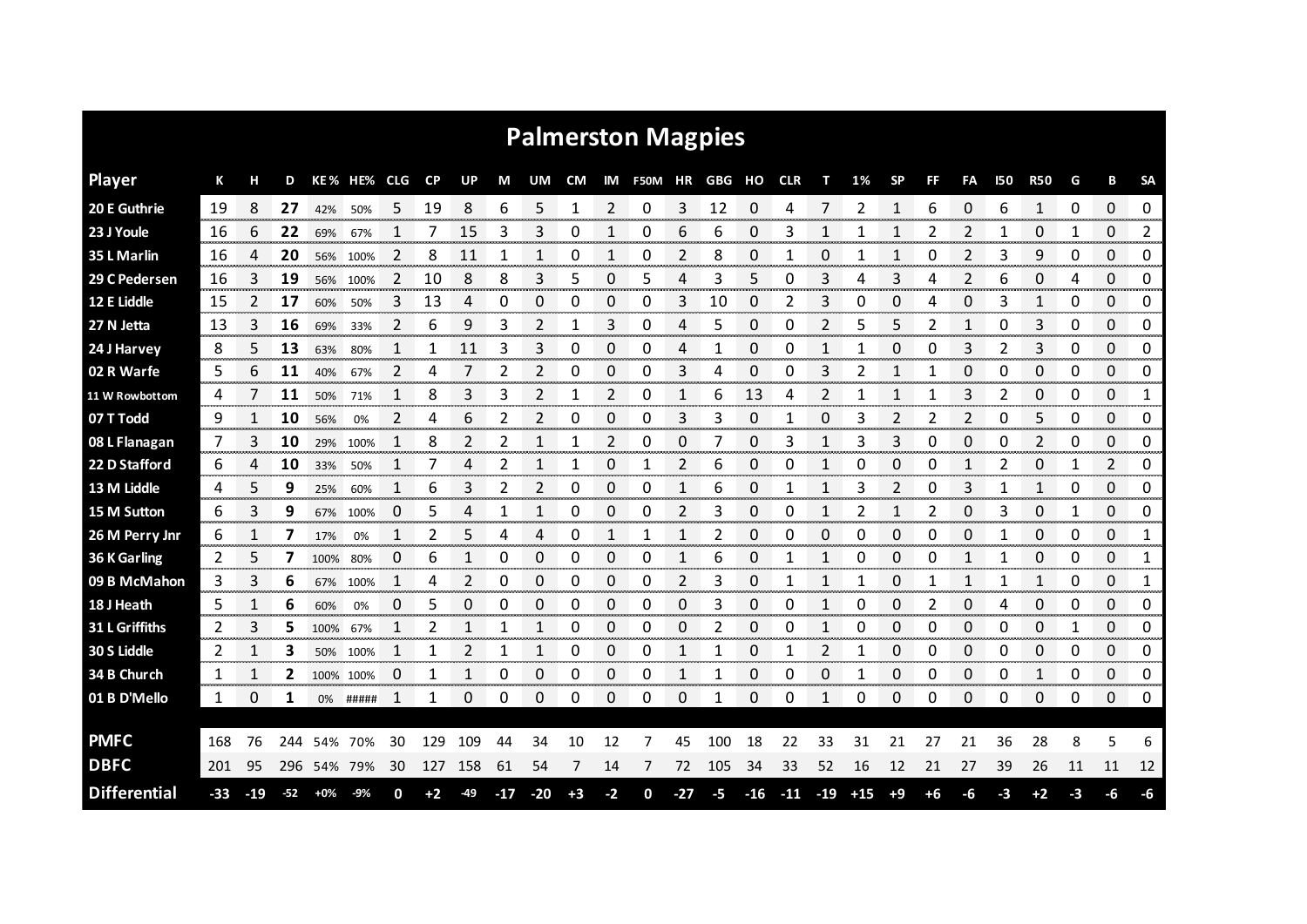| <b>Darwin Buffaloes</b> |       |       |       |     |             |              |           |       |    |             |      |      |                |       |      |                   |            |    |       |           |    |             |      |                |      |                |              |
|-------------------------|-------|-------|-------|-----|-------------|--------------|-----------|-------|----|-------------|------|------|----------------|-------|------|-------------------|------------|----|-------|-----------|----|-------------|------|----------------|------|----------------|--------------|
| <b>Player</b>           | К     |       | D     |     | KE% HE% CLG |              | <b>CP</b> | UP    | М  | UM          | CM   |      | IM F50M HR GBG |       |      | но                | <b>CLR</b> | т  | 1%    | <b>SP</b> | FF | FA          | 150  | <b>R50</b>     | G    | в              | <b>SA</b>    |
| 06 J Stokes             | 15    |       | 22    | 53% | 86%         | 1            | 8         | 11    | 4  | 4           | 0    | 0    | 0              | 5     | 7    | 0                 | 4          | 5  | 0     | 0         | 2  | 0           | 8    | 0              | 1    | $\mathbf{1}$   | $\mathbf{1}$ |
| 12 K Maroney            | 12    | 9     | 21    |     | 83% 100%    | 0            | 8         | 13    | 7  | 7           | 0    | 1    | 0              | 6     | 8    | 0                 | 0          | 1  | 5     | 5         | 0  | 0           | 0    | 3              | 0    | 0              | 0            |
| 18 J Vrodos             | 15    | 4     | 19    | 40% | 75%         | 4            | 8         | 9     | 2  | 2           | 0    | 0    | 1              | 3     | 6    | 0                 | 5          | 5  | 1     | 1         | 3  | 3           | 4    | 0              | 1    | $\overline{2}$ | 2            |
| 28 T Bean               | 13    | 6     | 19    | 54% | 100%        | 2            | 5         | 13    | 6  | 6           | 0    | 2    | 0              | 7     | 5    | 0                 | 2          | 0  | 2     | 2         | 0  | 2           | 2    | 3              | 0    | 0              | 1            |
| 25 B Archard            | 14    | 4     | 18    | 43% | 50%         | 4            | 10        | 8     | 4  | 3           | 1    | 0    | 0              | 3     | 7    | 34                | 4          | 2  | 0     | 0         | 2  | 4           | 4    | 3              | 0    | 0              | 0            |
| 05 C Abala              | 12    | 5     | 17    | 67% | 60%         | 2            | 5         | 11    | 1  | 1           | 0    | 0    | 0              | 9     | 5    | 0                 | 0          | 1  | 0     | 0         | 0  | $\mathbf 1$ | 0    | 4              | 0    | 0              | 0            |
| 10 B Stokes             | 15    | 2     | 17    | 53% | 100%        | 0            | 6         | 11    | 4  | 4           | 0    | 3    | 0              | 3     | 6    | 0                 | 0          | 2  | 0     | 0         | 1  | 1           | 2    | 3              | 1    | $\Omega$       | 0            |
| 11 T Clarke             | 11    | 5     | 16    | 64% | 60%         | $\mathbf{1}$ | 10        | 6     | 2  | 1           | 1    | 0    | 0              | 3     | 7    | 0                 | 3          | 0  | 0     | 0         | 2  | 1           | 5    | 0              | 0    | 0              | 1            |
| 17 T Baulch             | 7     | 9     | 16    | 71% | 78%         | $\mathbf{1}$ | 7         | 8     | 4  | 4           | 0    | 1    | 0              | 3     | 6    | 0                 | 3          | 4  | 0     | 0         | 1  | 0           | 2    | 0              | 2    | $\Omega$       | 2            |
| 09 A Stokes             | 8     | 6     | 14    | 75% | 50%         | 3            | 5         | 9     | 3  | 3           | 0    | 1    | 0              | 5     | 4    | 0                 |            | 3  |       | 1         | 1  | 2           | 1    | 1              | 0    | 0              | 0            |
| 16 P Boles              | 10    | 3     | 13    | 30% | 100%        |              | 5         | 6     | 5  | 5           | 0    |      | 0              |       | 4    | 0                 | 4          | 0  |       |           |    | 0           | 2    | $\overline{2}$ | 0    | 0              | 1            |
| 13 Jackson Clark        | 5     |       | 12    | 20% | 100%        | 1            | 3         | 10    |    | 1           | 0    | 0    | 0              | 7     | 3    | 0                 | 0          | 1  | 0     | 0         | 1  | 1           | 1    | 0              | 0    | 0              | 0            |
| 19 B Foster             | 9     | 3     | 12    |     | 33% 100%    | 0            | 7         | 4     | 2  | 0           | 2    | 0    | 1              | 2     | 5    | 0                 |            | 2  | 0     | 0         | 0  | 0           | 3    | 0              | 0    | 3              | 2            |
| 20 H Brown              | 10    |       | 11    | 60% | 100%        | 1            | 5         | 6     | 3  | 2           |      | 3    | 0              | 4     | 3    | 0                 | 0          |    |       |           |    | 3           |      | 4              | 0    | 0              | 0            |
| 42 J Kickett            | 10    | 0     | 10    |     | 50% #####   | O            | 5         | 5     | 5  |             |      | 0    | 3              | 0     | 3    | 0                 | 0          |    | O     | 0         |    | 0           | 2    | 0              | 4    | 3              | 0            |
| 04 N Cooper             | 4     | 5     | 9     | 50% | 80%         |              | 3         | 6     |    |             | O    | 0    | 0              | 3     | 2    | 0                 | 0          | 3  | O     | O         |    | 0           | 2    | 0              | 0    | 1              | 1<br>mmmm    |
| 02 L Roberts            | 6     | 2     | 8     | 33% | 50%         | 3            | 3         | 5     | 2  |             |      |      | 0              | 2     |      | 0                 |            | 2  | 0     | 0         | 3  | 2           | 0    | 0              | 0    | 0              | 1            |
| 03 J Collinson          | 5     | 3     | 8     | 20% | 33%         | 1            | 3         | Δ     | 2  | 2           | Ω    |      | 2              | 1     | 3    | 0                 | 0          |    | 0     | 0         | O  |             | 0    | 0              |      | 1              | 0            |
| 15 L McDonald           | 4     | 4     | 8     | 75% | 75%         | 2            | 4         | 4     | 0  | 0           | 0    | 0    | 0              | 4     | 4    | 0                 |            | 3  |       | 0         | 0  | 2           | 0    | 0              | 0    | 0              | 0            |
| 07 T Eldridge           | 5     | 2     | 7     | 60% | 100%        | 0            | 5         |       | 2  | 2           | 0    | 0    | 0              | 0     | 4    | 0                 | 2          | 4  |       | 0         |    | 1           | 0    | 2              | 0    | 0              | 0            |
| 32 H Ahmat-Watkins      | 2     | 5     | 7     | 50% | 80%         | 0            | 6         |       |    | 1           | 0    | 0    | 0              | 0     | 6    | 0                 |            | 5  |       | 0         | 0  | 1           | 0    | 0              | 1    | 0              | 0            |
| 23 P Campbell           | 3     | 1     | 4     |     | 33% 100%    | 1            | 2         | 2     | 0  | 0           | 0    | 0    | 0              | 1     | 2    | 0                 |            | 6  | 0     | 0         | 0  | 0           | 0    | 0              | 0    | 0              | 0            |
|                         |       |       |       |     |             |              |           |       |    |             |      |      |                |       |      |                   |            |    |       |           |    |             |      |                |      |                |              |
| <b>DBFC</b>             | 201   | 95    | 296   | 54% | 79%         | 30           | 127       | 158   | 61 | 54          | 7    | 14   | 7              | 72    | 105  | 34                | 33         | 52 | 16    | 12        | 21 | 27          | 39   | 26             | 11   | 11             | 12           |
| <b>PMFC</b>             | 168   | 76    | 244   |     | 54% 70%     | 30           | 129       | 109   | 44 | 34          | 10   | 12   | 7              | 45    | 100  | 18                | 22         | 33 | 31    | 21        | 27 | 21          | 36   | 28             | 8    | 5              | 6            |
| <b>Differential</b>     | $+33$ | $+19$ | $+52$ | -0% | +9%         | 0            | $-2$      | $+49$ |    | $+17$ $+20$ | $-3$ | $+2$ | 0              | $+27$ | $+5$ | $+16$ $+11$ $+19$ |            |    | $-15$ | $-9$      | -6 | $+6$        | $+3$ | $-2$           | $+3$ | $+6$           | $+6$         |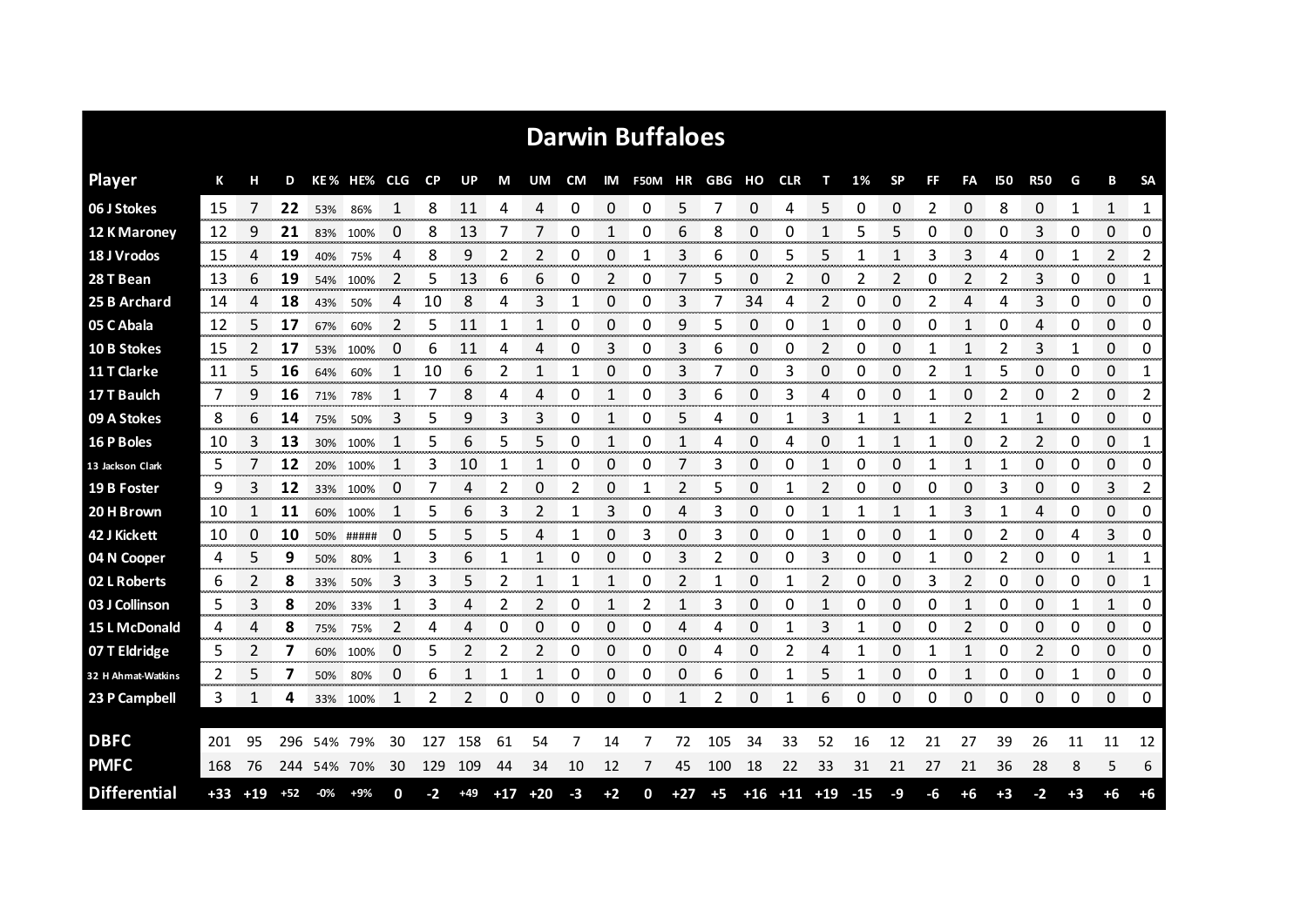|                        | <b>Score Sources</b> |                 |  |  |  |  |  |  |  |  |
|------------------------|----------------------|-----------------|--|--|--|--|--|--|--|--|
|                        | <b>PMFC</b>          | <b>DBFC</b>     |  |  |  |  |  |  |  |  |
| <b>Turnover</b>        | 6.1.37               | 6.7.43          |  |  |  |  |  |  |  |  |
| <b>Stoppage</b>        | 2.3.15               | 5.4.34          |  |  |  |  |  |  |  |  |
| Kick In                | 0.1.1                | 0.0.0           |  |  |  |  |  |  |  |  |
| <b>TOTAL</b>           | 8.5.53               | 11.11.77        |  |  |  |  |  |  |  |  |
|                        |                      | Defensive 50    |  |  |  |  |  |  |  |  |
| <b>Turnover</b>        | 0.0.0                | 2.2.14          |  |  |  |  |  |  |  |  |
| <b>Stoppage</b>        | 1.0.6                | 0.0.0           |  |  |  |  |  |  |  |  |
| Kick In                | 0.1.1                | 0.0.0           |  |  |  |  |  |  |  |  |
| <b>TOTAL</b>           | 1.1.7                | 2.2.14          |  |  |  |  |  |  |  |  |
|                        |                      | <b>Midfield</b> |  |  |  |  |  |  |  |  |
| <b>Turnover</b>        | 6.1.37               | 3.4.22          |  |  |  |  |  |  |  |  |
| <b>Centre Bounce</b>   | 1.2.8                | 1.3.9           |  |  |  |  |  |  |  |  |
| <b>B/ARC Stoppages</b> | 0.1.1                | 2.1.13          |  |  |  |  |  |  |  |  |
| <b>TOTAL</b>           | 7.4.46               | 6.8.44          |  |  |  |  |  |  |  |  |
|                        |                      | Forward 50      |  |  |  |  |  |  |  |  |
| <b>Turnover</b>        | 0.0.0                | 1.1.7           |  |  |  |  |  |  |  |  |
| <b>Stoppage</b>        | 0.0.0                | 2.0.12          |  |  |  |  |  |  |  |  |
| <b>TOTAL</b>           | 0.0.0                | 3.1.19          |  |  |  |  |  |  |  |  |